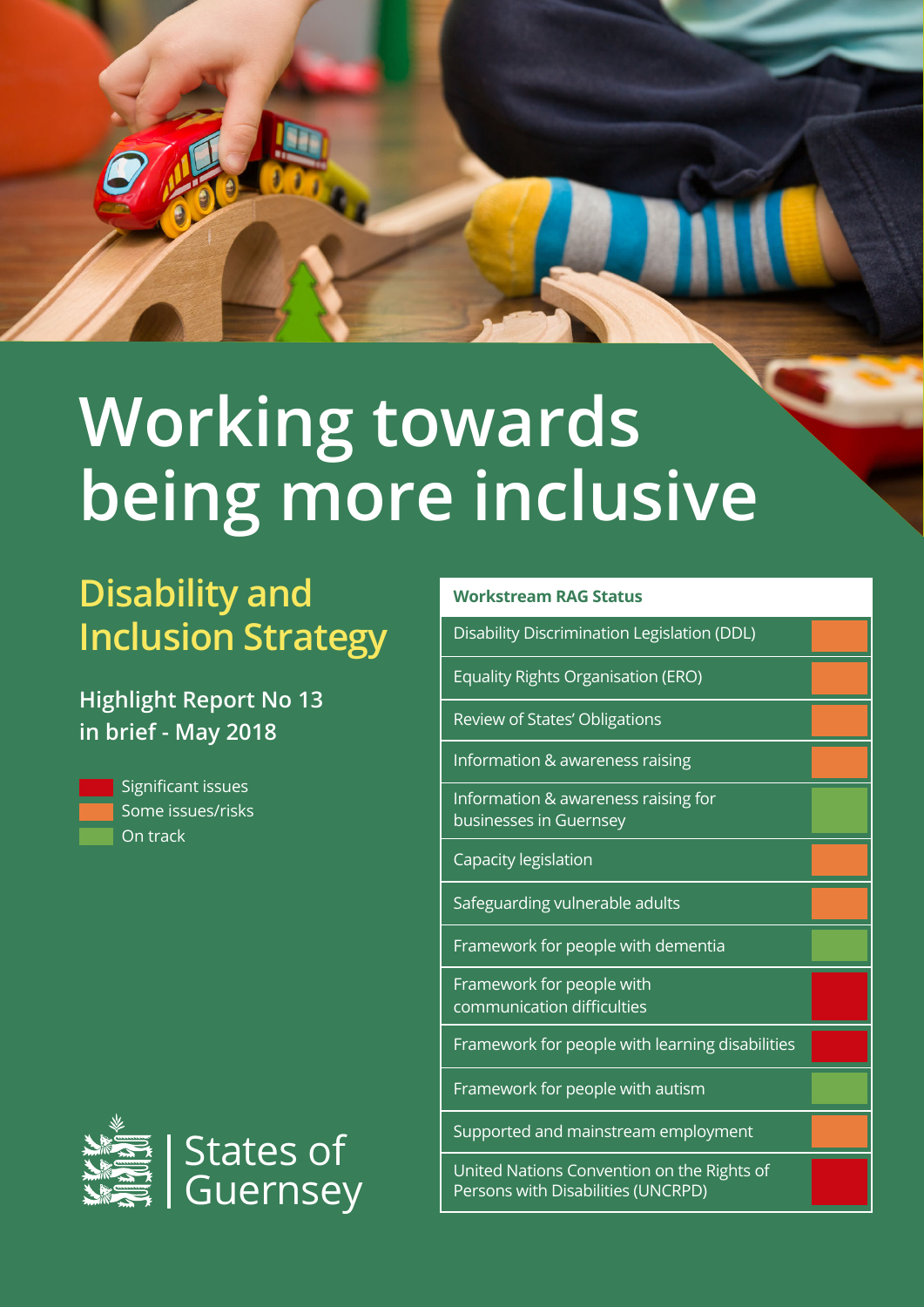#### **Celebrating 10 years of working with the GDA and it's members.**

The Committee for Employment and Social Security attended the Guernsey Disability Alliance 10 year Celebration on the 30 April 2018 where Deputy Yerby and Ed Ashton (ESS) shared a presentation highlighting some of the areas where the GDA and the States have worked together.

These included the Disability Needs Survey's 1 and 2 which informed the content of the Disability and Inclusion Strategy.

Development of the Disability Awareness online training and www.signpost.gg by listening to GDA members so that the States develops the right information which is bespoke to Guernsey.

GDA members were also involved in a number of consultations and had the opportunity to influence the development of many strategies and projects.



#### **Best Educational Initiative**

The College of Further Education has received an award for the 'Best Educational Initiative'. The initiative was a cross college programme to engage all staff in Equality and Diversity, and to raise awareness of its value to the students, but also to recognise that all members of the College team academic, corporate and support staff can make a difference to the lives of those who attend the College.



#### **Knowing your customers: Hidden Disabilities Lanyard scheme at the Coop:**

Not all customers with a hidden disability will require assistance when shopping. However, the Coop believes there is an opportunity to provide those in need with a discreet sign to let staff know they may require additional support when shopping at the Coop. Training for staff began in May with additional training in June before launching the sunflower lanyard late June 2018.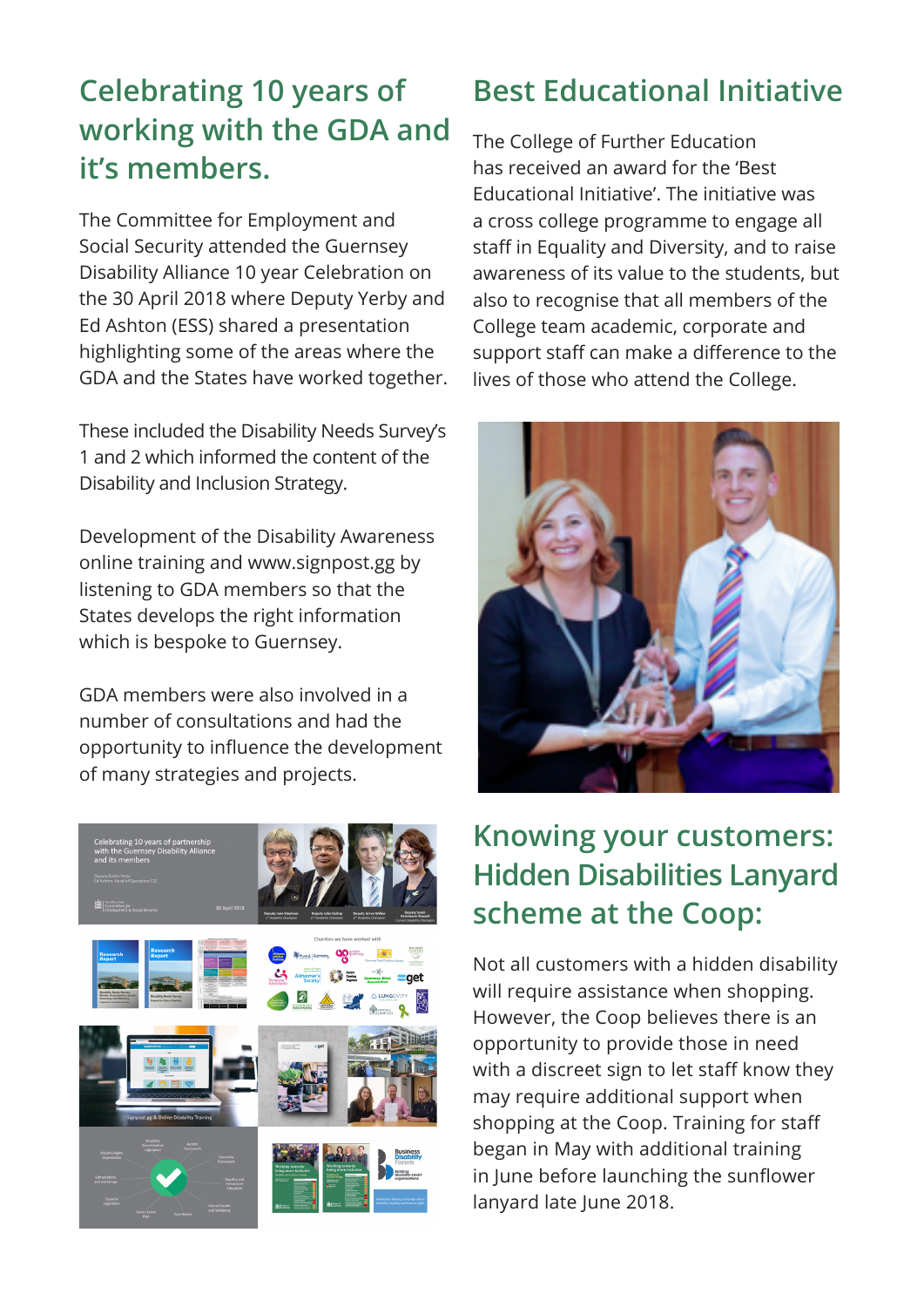### **Disability Discrimination Legislation:**

After comparing five countries, The Committee for Employment & Social Security have decided to base the local legislation on the Irish and Australian discrimination laws. Using model laws will help us to progress faster than writing the law from scratch. While it may seem complicated to work with two countries simultaneously, the Irish equality laws - the Equal Status Acts, 2000- 2016 and the Employment Equality Acts, 1998-2015 - drew on the Australian Disability Discrimination Act, 1992 when they were originally drafted, so they are already related.

Drs Quinlivan and Buckley reviewed legislation against a number of different factors, including to what extent it would work with Guernsey's legal context; the complexity of the legislation; its compliance with the guidance of the UN Committee on the Rights of Persons with Disabilities and its effectiveness. No model is perfect, but the Committee believes that the Irish/Australian model will be a sound starting point for Guernsey.

The Committee will now be looking to review the legislation and develop tailored proposals on how to best meet the island's needs before undertaking a public consultation.

The Committee issued a media release on the 3 May 2018 advising that it was considering asking the States to approve extending the development of disability discrimination legislation into a project to develop equality legislation covering multiple grounds of protection and inviting interested parties to contact the Committee by 25 May to express their views on broadening the scope of the project.

#### **Multi-Agency Safeguarding HUB (MASH)**

The MASH meetings have been well attended by the multi-agency teams since they were established early this year. Recognising that it is important to evaluate any new service the team are currently asking professionals for feedback so that the MASH is meeting the desired outcomes of the service.

#### **Speech and Language Let's Talk Clinics**

The Speech and Language Service reorganised the service earlier in the year to make clinic sessions more accessible, simple and easy for parents/carers and families to attend. They simplified the referral process and established clinics at more accessible venues across the island.

The team are now asking parents/carers how they find the new process and venues so that they can make changes as required. The team are monitoring attendees at each session to understand if they need to increase sessions at a particular venue.